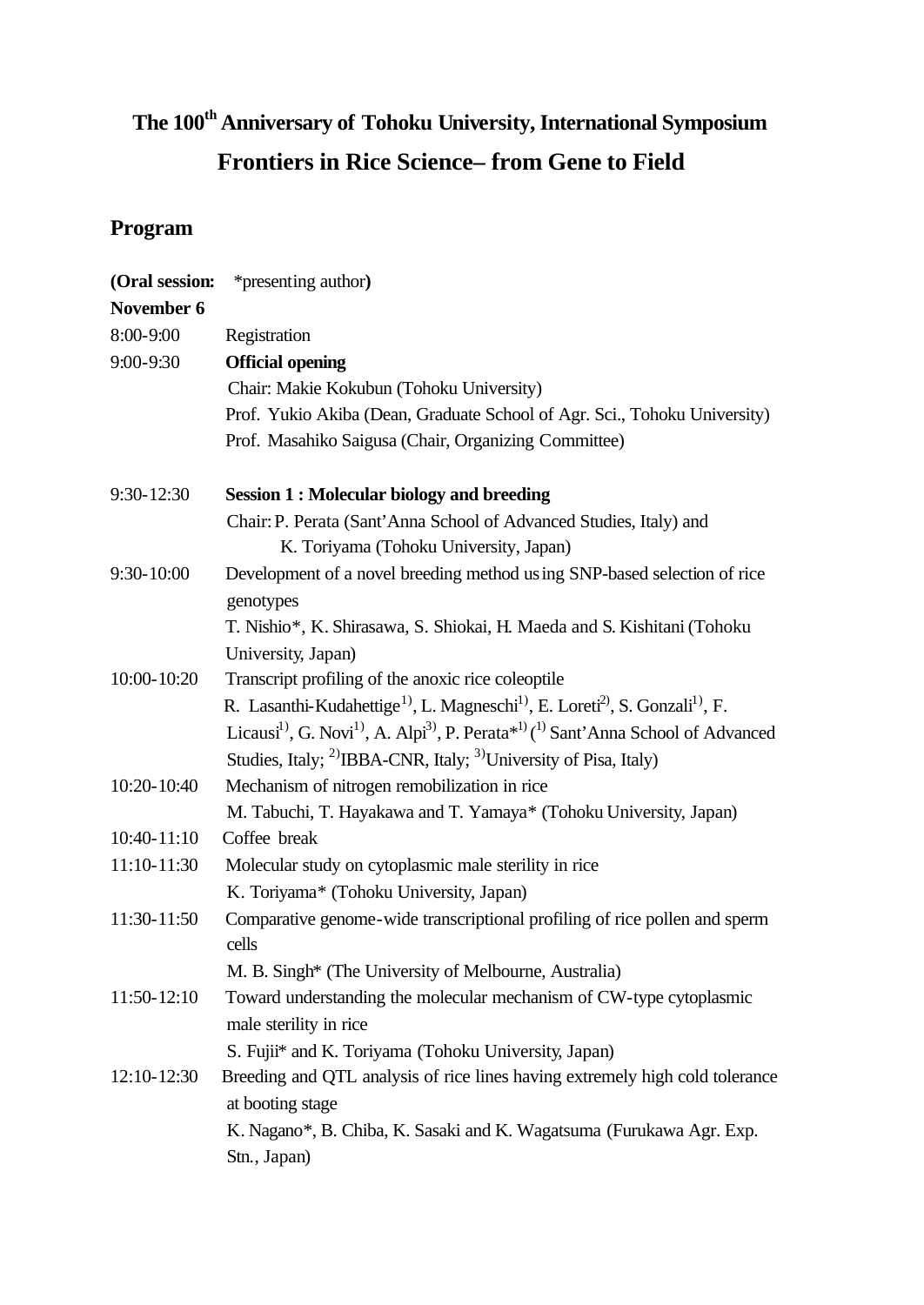| 13:30-16:30 | Session 2: Physiological approaches to enhancement of productivity                                                                                                                                                     |
|-------------|------------------------------------------------------------------------------------------------------------------------------------------------------------------------------------------------------------------------|
|             | Chair: S.B. Peng (IRRI, Philippines) and                                                                                                                                                                               |
|             | A. Makino (Tohoku University, Japan)                                                                                                                                                                                   |
| 13:30-14:00 | Improvement of physiological N-use efficiency in rice plants                                                                                                                                                           |
|             | T. Mae* (Tohoku University, Japan)                                                                                                                                                                                     |
| 14:00-14:20 | Changes in ribulose-1, 5-bisphosphate carboxylase/oxygenase turno ver is the                                                                                                                                           |
|             | key to photosynthetic acclimation to elevated $CO2$ in rice                                                                                                                                                            |
|             | S. Seneweera <sup>*1</sup> , A. Makino <sup>2</sup> , J. Conroy <sup>1</sup> and T. Mae <sup>2</sup>                                                                                                                   |
|             | <sup>(1)</sup> University of Western Sydney, Australia; <sup>2)</sup> Tohoku University, Japan)                                                                                                                        |
| 14:20-14:40 | Rubisco and photosynthesis in rice                                                                                                                                                                                     |
|             | A. Makino* (Tohoku University, Japan)                                                                                                                                                                                  |
| 14:40-15:00 | Identification and characterization of quantitative trait loci in nitrogen                                                                                                                                             |
|             | utilization of rice                                                                                                                                                                                                    |
|             | M. Obara* <sup>1)</sup> , W. Tamura <sup>1</sup> <sup>)</sup> , H. Ono <sup>1</sup> <sup>)</sup> , T. Ebitani <sup>2</sup> <sup>)</sup> , M. Yano <sup>3</sup> <sup>)</sup> , T. Sato <sup>1</sup> <sup>)</sup> and T. |
|             | Yamaya <sup>1)</sup> ( <sup>1)</sup> Tohoku University, Japan; <sup>2)</sup> Toyama Agr. Res. Center, Japan;                                                                                                           |
|             | <sup>3)</sup> National Institute of Agrobiological Sci., Japan)                                                                                                                                                        |
| 15:00-15:30 | Coffee break                                                                                                                                                                                                           |
| 15:30-15:50 | Mechanisms controlling ripening in rice                                                                                                                                                                                |
|             | M. Kokubun <sup>*1)</sup> , T. Nakamura <sup>1)</sup> and Wen-Hui Zhang <sup>2)</sup> ( <sup>1)</sup> Tohoku University,                                                                                               |
|             | Japan; <sup>2)</sup> Lioacheng University, China)                                                                                                                                                                      |
| 15:50-16:10 | The impact of free-air $CO2$ enrichment (FACE) on growth, yield and quality of                                                                                                                                         |
|             | rice crops                                                                                                                                                                                                             |
|             | Y.L. Wang*, L.X. Yang, J.Y. Huang and G.C. Dong (Yanzhou University,                                                                                                                                                   |
|             | China)                                                                                                                                                                                                                 |
| 16:10-16:30 | Strategies for reversing the yield decline of continuous aerobic rice system                                                                                                                                           |
|             | S.B. Peng*, L. Nie, B.A.M. Bouman, R.M. Visperas and H.K. Park (IRRI,                                                                                                                                                  |
|             | Philippines)                                                                                                                                                                                                           |
| 16:30-17:00 | Poster introduction                                                                                                                                                                                                    |

18:00-20:00 Reception (Washington Hotel)

## **November 7**

| $9:00 - 12:00$ | <b>Session 3: Soil science and production technology</b>                        |
|----------------|---------------------------------------------------------------------------------|
|                | Chair: Z.Y. Hseu (National Pingtung University of Sci. and Tech., Taiwan)       |
|                | and H. Watanabe (Tohoku University, Japan)                                      |
| 9:00-9:30      | Innovative fertilizer application in rice culture using controlled availability |
|                | fertilizer                                                                      |